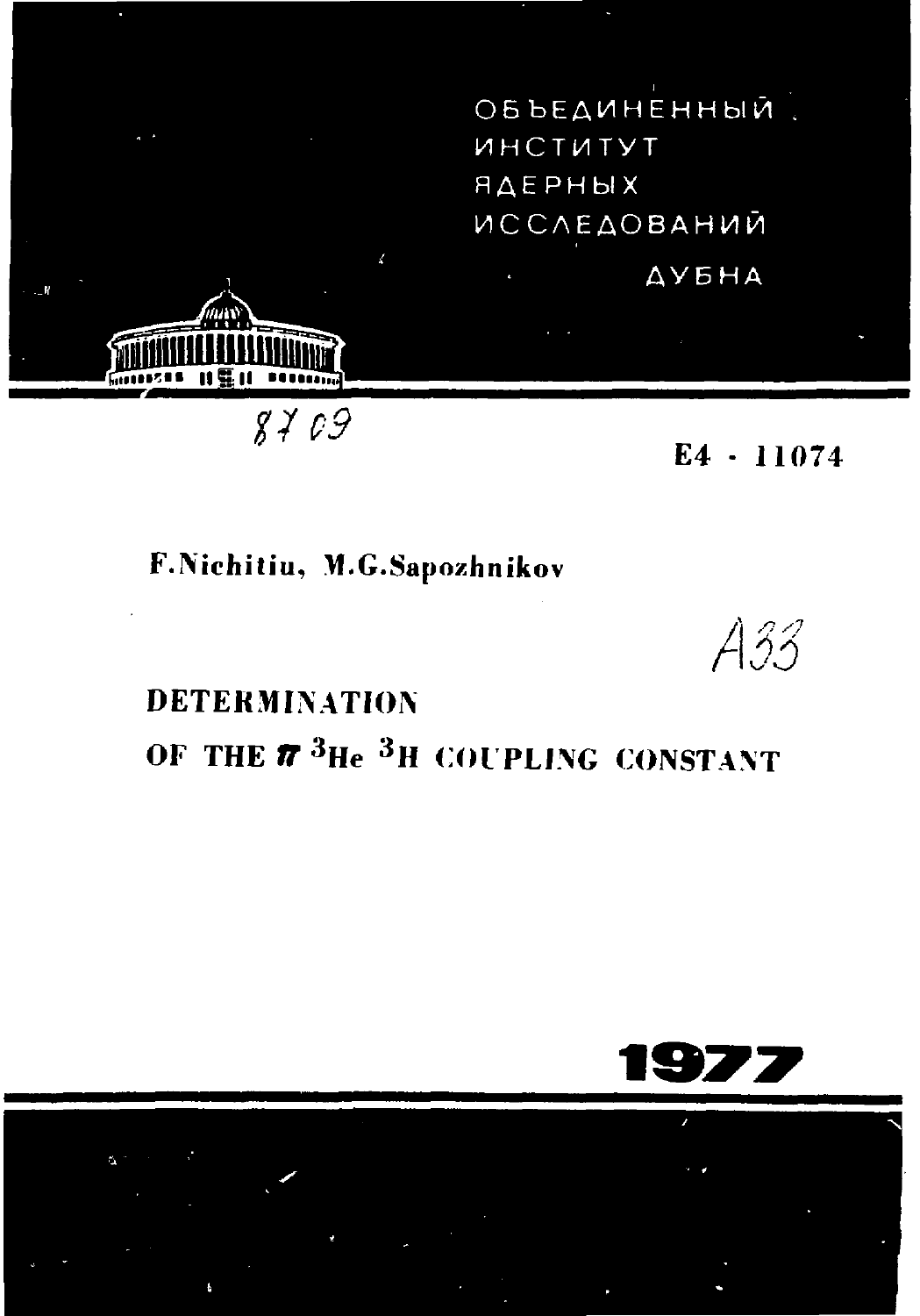E4 - 11074

# F.Nichitiu, M.G.Sapozhnikov

# **DETERMINATION**

# OF THE  $\pi$ <sup>3</sup>He<sup>3</sup>H COUPLING CONSTANT

Submitted to "Journal of Physics" G

\*Institute for Atomic Physics, Buchnrest, Romania.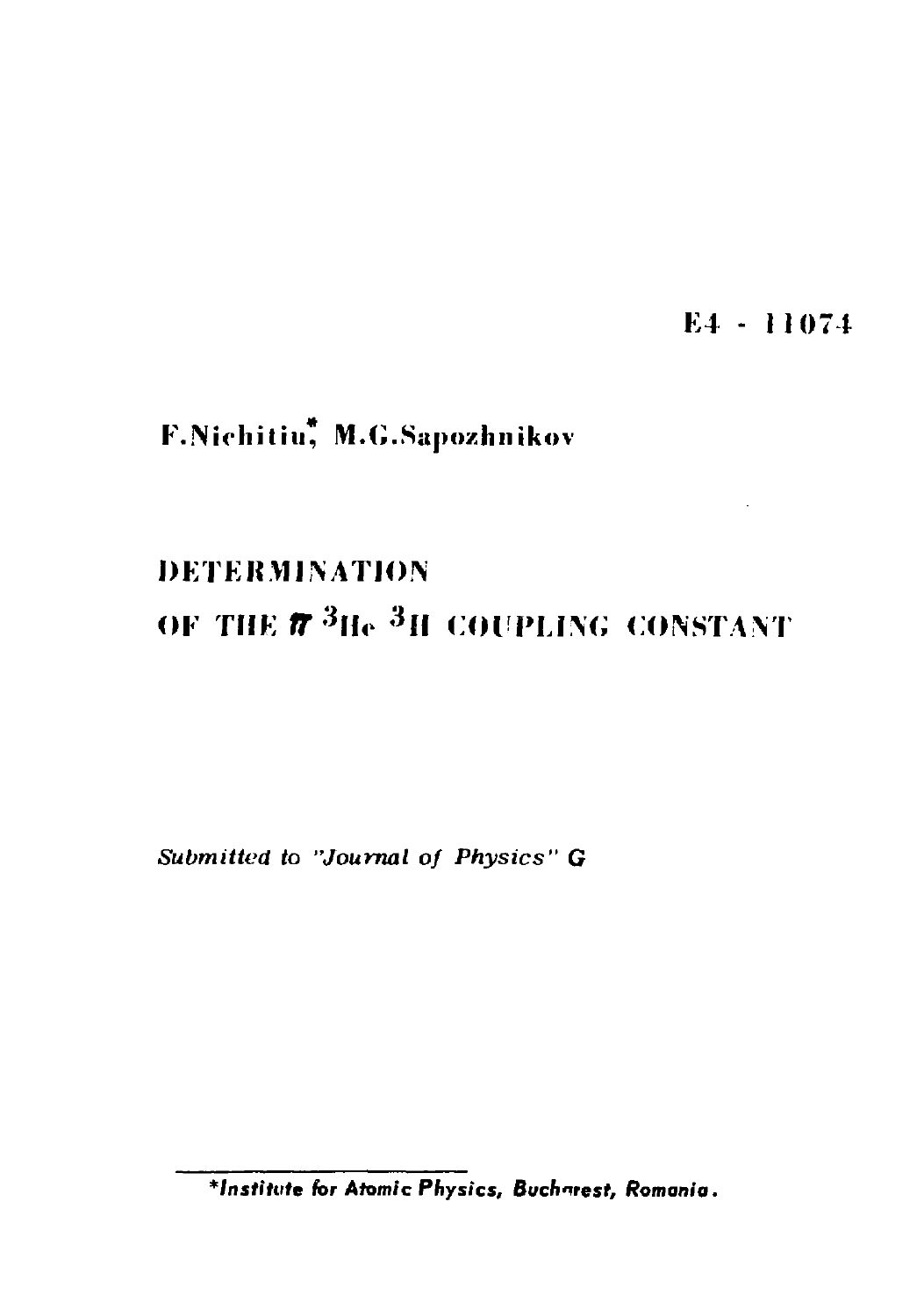Никитиу Ф., Сапожников М.Г.

Определение константы связи  $\pi^3$  Не $^3$ И

Дисперсионные соотношения для реальной части антисимметричной амплитуды  $\pi^{\pm 3}$ Не рассеяния вперед использованы для вычисления констан- $\tau_{\rm{bl}}$   $\pi^3$ Не $^3$ Н. Найденное значение больше элементарной  $\pi{\rm{N}}$  константы связи и равняется  $\int_{\pi}^{2} a_{H\pi} a_{H} = 0.12 \pm 0.01$ .

Работа выполнена в Лаборатории ядерных проблем ОИЯИ.

#### Препринт Объединенного института ядерных исследований. Дубна 1977

Nichitiu F., Sapozhnikov M.G.

#### E4 - 11074

Determination of the  $\pi$ <sup>3</sup>He<sup>3</sup>H Coupling Constant

Dispersion relations for the real part of the antisymmetric amplitude of the  $\pi^{\pm 3}$ He scattering have been used in order to determine the  $\pi$ <sup>3</sup>He<sup>3</sup>H coupling constant. The coupling constant value determined by this method is larger than the elementary pion-nucleon coupling constant, but is in good agreement with the value<br>obtained by another method (Mach and Nichitiu, 1976), The obtained  $\frac{2}{\pi}$ 3<sub>He</sub> 3<sub>H</sub> = 0.12 ± 0.01 value is

The investigation has been performed at the Laboratory of Nuclear Problems JINR.

Preprint of the Joint Institute for Nuclear Research. Dubes 1977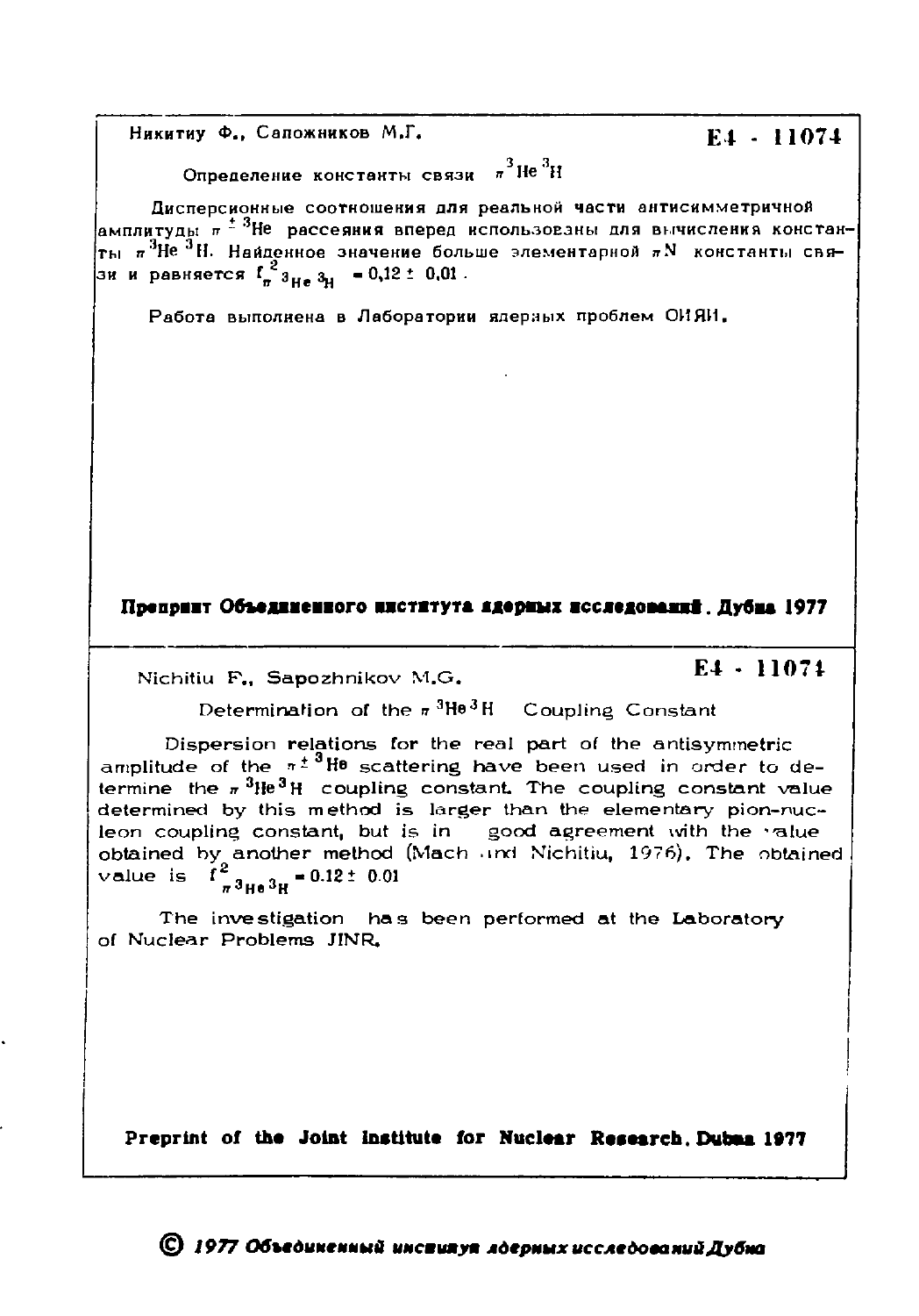## 1. INTRODUCTION

Since forward dispersion relations for particlenucleus scattering had been first extensivoly revised by Ericson and Locher<sup>/1/</sup>, they were used in a wide variety of reactions, largely because new experimental total cross sections are now available. Some of nucleon-nucleus and pion-nuclous coupling constants have been determined using forward dispersion relations, a topic for which the reader is referred to an updated review of Locher  $(2)$ .

The shadowing effect in pion scattering by  $nuc$ lei is reflected in reducing the effective pion-nucleus coupling constant below the known value of the pion-nucleon coupling constant ( $f_{\pi N}^z$  = 0.08).

Thus, for  $1$  Li and  $9$  Be the pionic coupling constants obtained are :

 $f_{\pi}^{2} \tau_{Li}$  =  $f_{\pi}^{2} \theta_{Be}$  = 0.06 (Squier et al.  $\degree$  , Osland  $\degree$  , and Wilkin et al.  $\degree$  ).

An interesting nucleus for such calculations is  $3$ He for which the theoretical predictions concerning the  $\pi$   ${}^{3}$ He  ${}^{3}$ H coupling constant are within  $0.08$  - from the simple impulse approximation (Ericson and Locher  $\binom{11}{1}$  - and 0.16 - from the dis- $\frac{1}{2}$  and  $\frac{1}{2}$  solutions for the pionic form factor of  $\frac{3}{2}$ He and Goldberger-Treiman relations (Koneliovich <sup>/6</sup> and Goldberger-Treiman relations (K-opeliovich  $\frac{1}{\sqrt{6}}$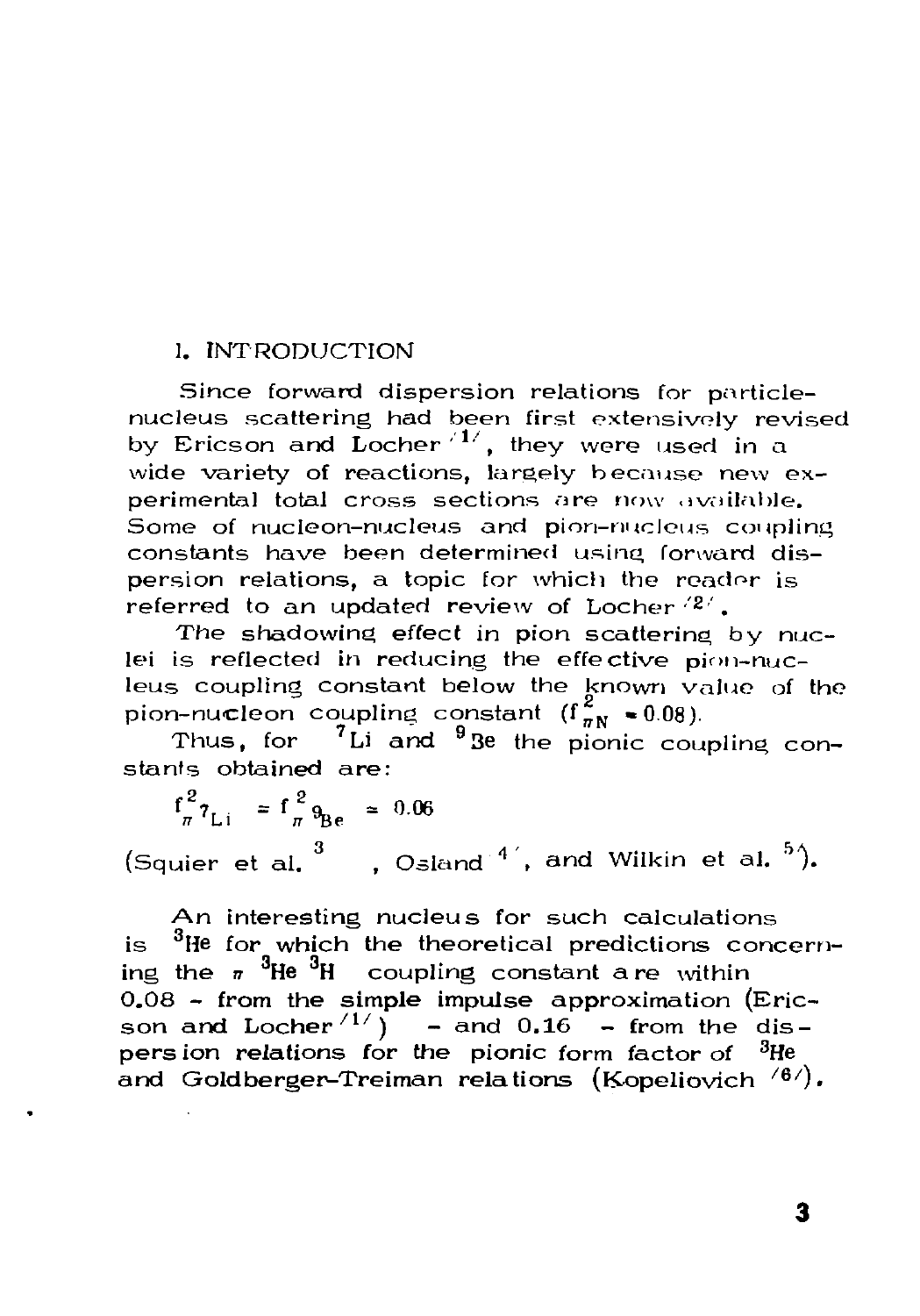Mach and Nichitiu  $^{77/}$  have estimated the  $\pi^3$ He<sup>3</sup>H coupling constant using the Chew-Low equation and the semi-phenomenological analysis of the  $\pi^{\pm 3}$ He elastic differential cross-sections in the energy region from 98 MeV to 156 MeV. They have found the value  $f^2_{\pi^3He^{3}H^*}$  = 0.101 ± 0.018 , which is larger than other pion-nucleon coupling constants but equal to Spencer's  $^{8/}$  upper limit  $(f_{\pi^3He}^2_{3He}^3_{3H} = 0.07 \pm 0.012)$ .

In this paper we use the forward dispersion relations for antisymmetric amplitude of  $\pi^3$ He. realistic scattering lengths and the Pade approximants for the total cross sections in order to obtain the  $\pi^3$ He $^3$ H coupling constant value.

Section 2 describes the usual method for the determination of the pion-nucleus coupling constant from the forward dispersion relations. Section 3 presents the analysis of the  $\pi^{\pm}$  <sup>3</sup>He total cross sections, and section 4 gives the values of the scattering lengths. The contributions to the coupling constant from the unphysical and asymptotic regions are given in section 5. Section 6 presents the results of these calculations and a few comments on the best energy regions for future  $\frac{d\theta}{dr}$  experiments.

### 2. THE METHOD

For the pion scattering by nuclei with isospin  $I = 1/2$  , the dispersion relation for the real part of the antisymmetric scattering amplitude

$$
f^{-}(\omega) = \frac{1}{2} (f_{\pi^{-}}(\omega) - f_{\pi^{+}}(\omega))
$$
 (1)

may be written in the form

$$
\text{Re} \mathbf{f}^{\top}(\omega) = \frac{2 \omega \mathbf{f}_{\pi}^{2} \mathbf{g}_{\text{He}} \mathbf{g}_{\text{H}}}{\omega^{2} - \omega_{\mathbf{g}_{\text{H}}}^{2}} + \frac{2 \omega}{\pi} \mathbf{P} \int_{\omega_{0}}^{\infty} \frac{\text{Im} \mathbf{f}^{\top}(\omega')}{\omega^{2} - \omega^{2}} \, \mathrm{d}\omega' \,. \tag{2}
$$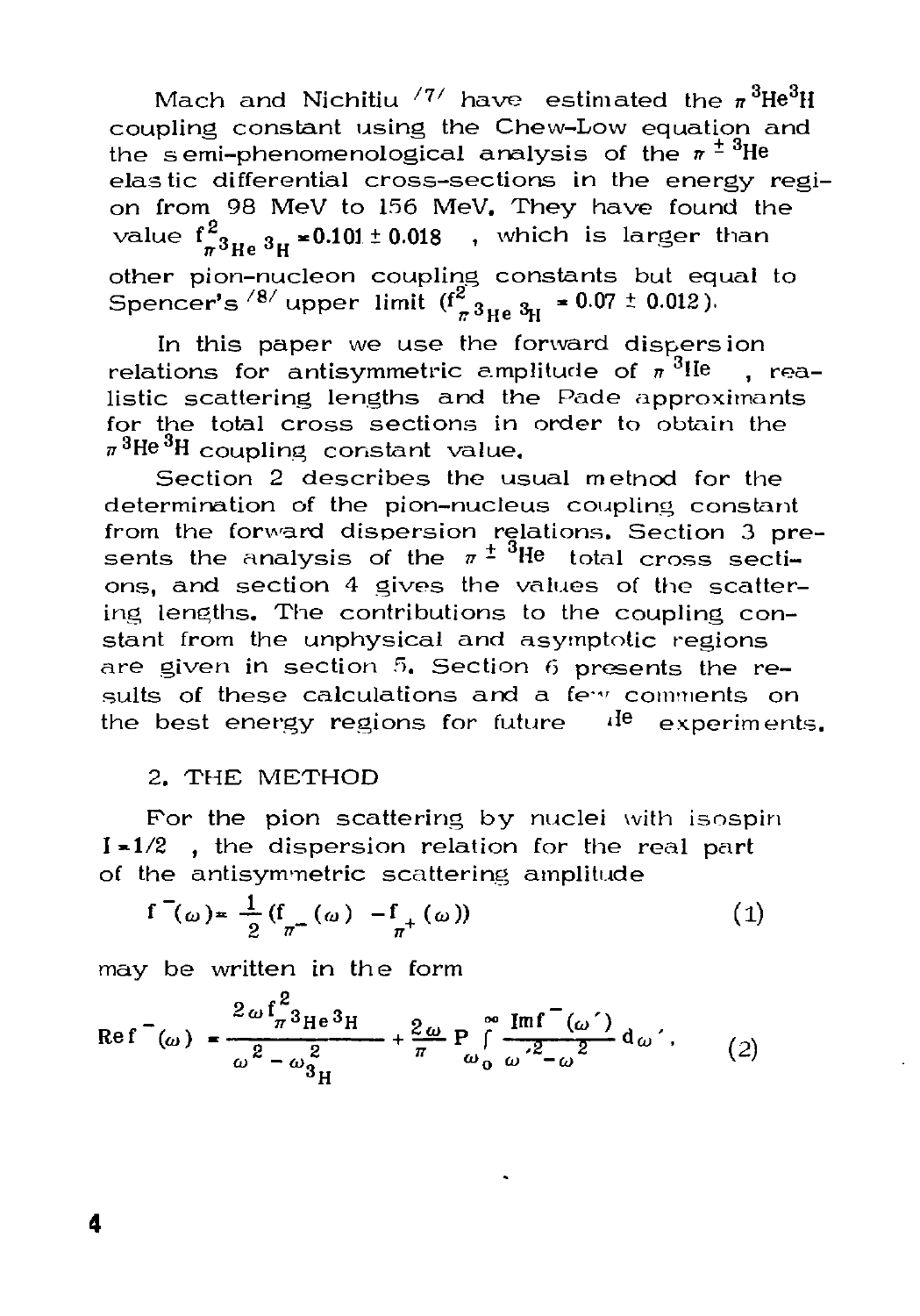where  $\omega$  is the pion total laboratory energy,  $\omega_{3n}$ is the energy of the  ${}^{3}H$  pole,  $I^{2}_{\pi} {}^{3}He$  ${}^{3}H$  is the residue at this pole, and  $\omega_0$  is the beginning of the unphysical cut( $\pi^{-1}$ <sup>3</sup>He + d + n). The values of  $\omega_{31}$  and  $\omega_0$ are close to  $\omega = 0$ .

We can evaluate equation (2) with  $\omega = m_{\pi}$  (elastic threshold) and ignoring terms of the order of  $\omega_{3_H}^2$  /m<sup>2</sup> we obtain:

$$
\frac{f^2}{\pi^3 H e^3 H} = \frac{m}{2} \text{Re} f^-(m_{\pi}) - \frac{m^2}{\pi} P \int_0^{\infty} \frac{f m f^-(\omega')}{\omega'^2 - m_{\pi}^2} d\omega'.
$$
 (3)

The values of the total cross section for  $\pi^+$  <sup>3</sup>He and  $\pi^{-3}$  He in the physical region (m<sub> $\pi$ </sub>< $\omega$ < $\omega$ ), the value of  $Ref^{-}(m_{n})$  and the analytical extrapolation of  $Imf^{\pi}(\omega)$  in the unphysical region  $(0<\omega<\mathfrak{m}_\pi)$ are required to estimate the coupling constant  $\pi$ <sup>3</sup>Не<sup>3</sup>н

## 3. THE TOTAL CROSS SECTION

For the total cross section we have used:

a) the values calculated by the Glauber model by Mach et al,  $\frac{1}{9}$  for the energy region of 250 ≤ T ≤ 3000 MeV;

b) the experimental values for  $\pi^+$  and  $\pi^{-3}$  He scattering of Spencer,  $Jr_{1}$ <sup>/8/</sup> in the energy region of the first baryonic resonance:

c) some of the lower and upper limit values from Mach et al.  $/10/$  for  $70 \leq T \leq 110$  MeV, evaluated by the optical model.

These data have been interpolated using the Pade approximants, The best representation of the  $\pi^{\pm}$  <sup>3</sup>He total cross section data is achieved by the  $\left[\frac{3}{4}\right]$  approximant: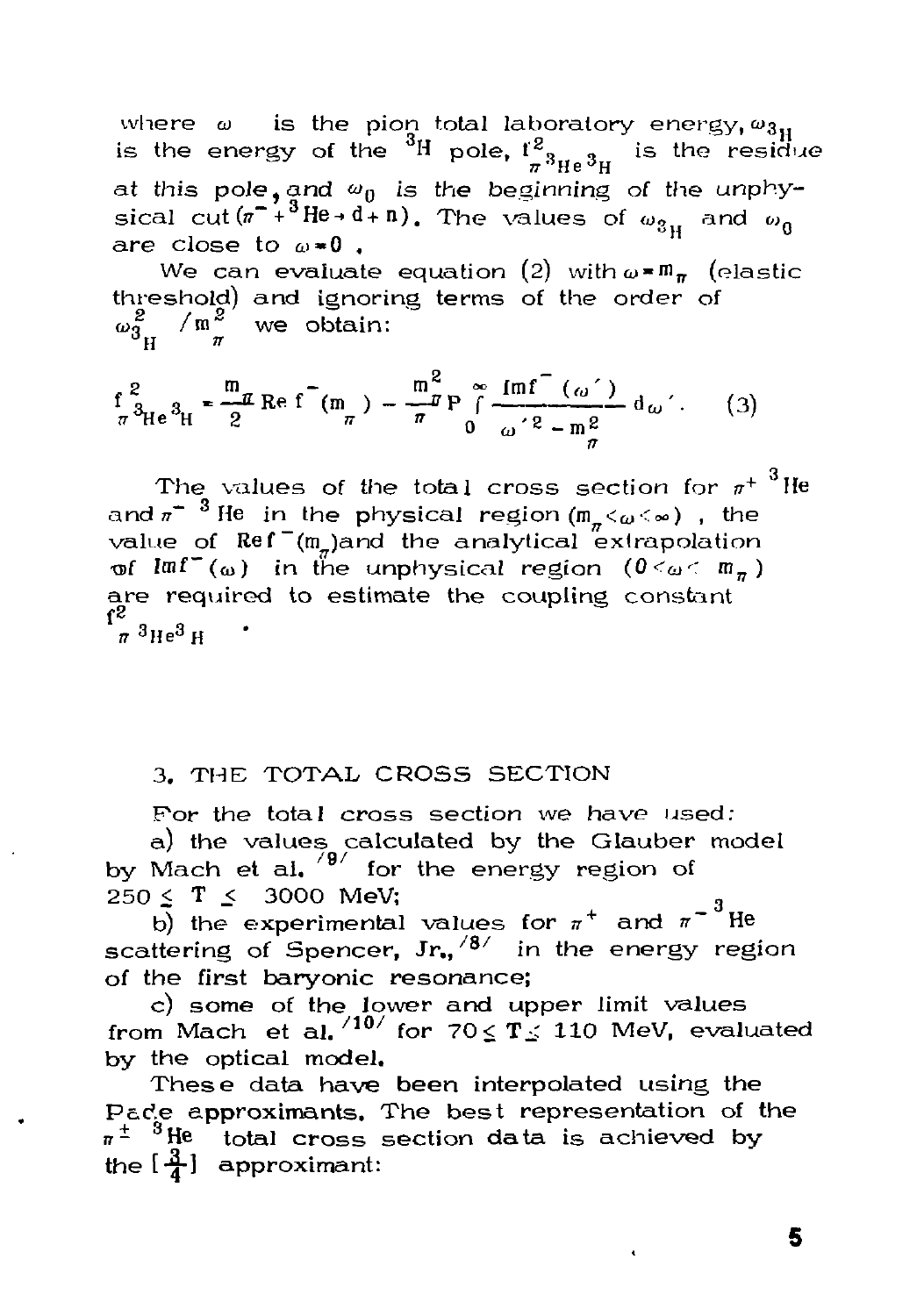$$
\sigma_{\text{tot}} = \frac{4\pi}{k} \left[ \frac{3}{4} \right] F^{n/2} = \frac{4\pi}{k} \frac{\sum_{i=0}^{3} A_i T^i}{\frac{4}{k}} F^{n/2}
$$
(4)

with  $A_0 = Im a_{\pm}(\sec eq. (7))$  and  $B_0 = 1$ , and where T is<br>the laboratory kinetic energy, k is the laboratory<br>momentum, and  $a_{\mp}$  is the scattering length for  $\pi^{-3}$ He<br>and  $\pi^{+3}$ He (or  $\pi^{-3}$ H), respectively. The factor is introduced to fulfil Adler's self-consistency condition requiring that  $\text{Im}f(0) = 0$  in the soft pion limit (Ericson and Locher,  $\binom{17}{2}$  for  $n=1$  and 3

$$
F = \frac{T + m_{\pi}}{m_{\pi}} \tag{5}
$$

The best  $y^2$  value is obtained for n=3 (see Table 1).

Table 1

|                                                                 |                                                                                                       | $\sigma_{\rm tot}$ |  |
|-----------------------------------------------------------------|-------------------------------------------------------------------------------------------------------|--------------------|--|
| Without Coulomb<br>Corrections                                  | $\frac{4\pi}{K} \left[ \frac{3}{4} \right] F^{1/2} \frac{4\pi}{K} \left[ \frac{3}{4} \right] F^{3/2}$ |                    |  |
| Number of points                                                | $\mathbf{v}^2$                                                                                        | $\sim^2$           |  |
| 50                                                              | 55.6                                                                                                  | 26.5               |  |
| 57                                                              | 63.1                                                                                                  | 43.0               |  |
| $\frac{\int_{\pi}^{2}a_{\rm He}^2}{\int_{\pi}^{2}a_{\rm He}^2}$ | $0.116 \pm 0.024$                                                                                     | $0.104 \pm 0.008$  |  |
| With eq. $(7)$ for Ref $(m_$ )                                  | statistical errors                                                                                    |                    |  |

Figures 1a and 1b give the experimental data for the total cross section together with the curves obtained using eq. (4) for  $n=1$  and  $n=3$ .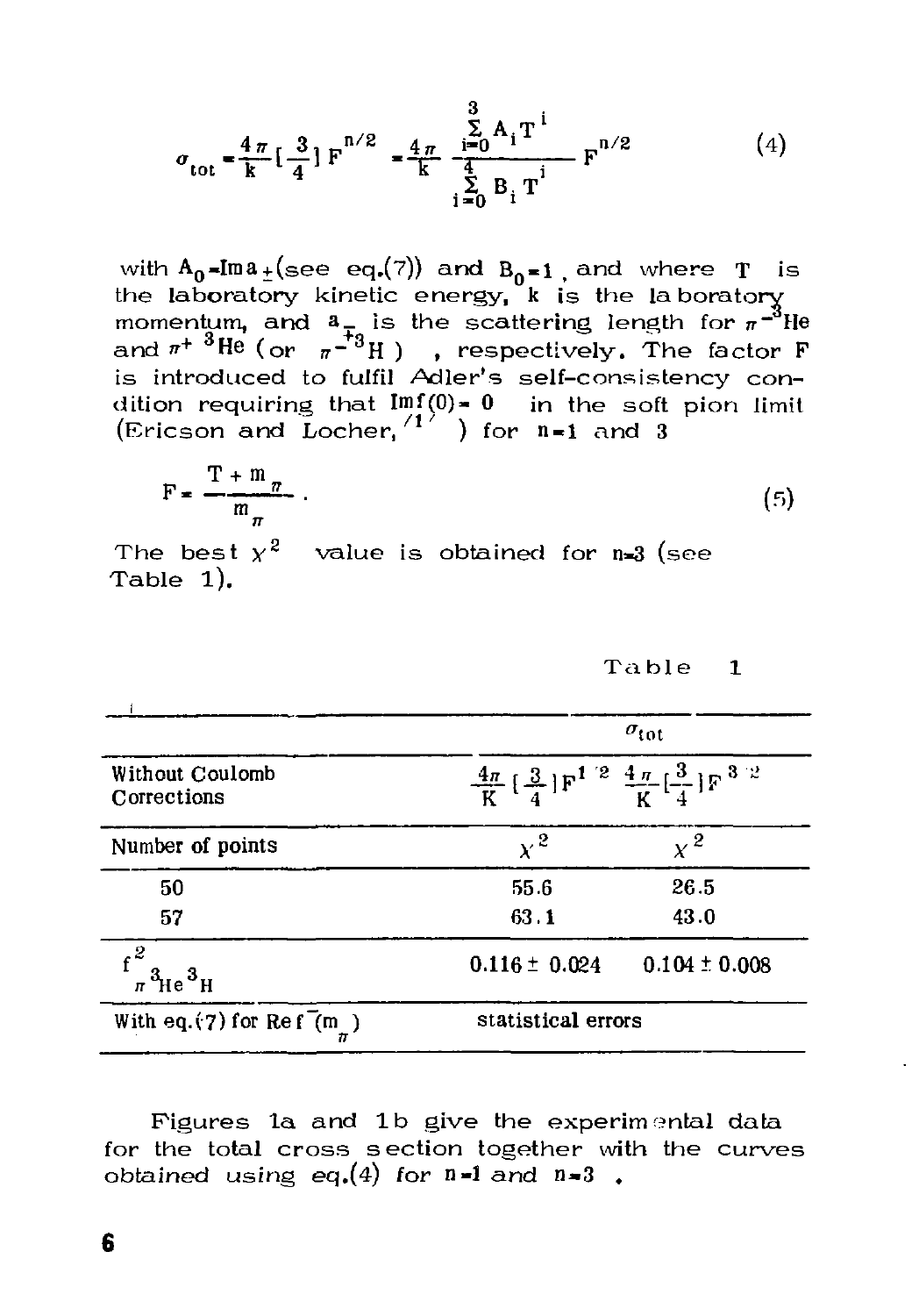The total cross section values used have been corrected for Coulomb barrier effects and Coulomb trajectory distortion in a similar way as in the paper by Wilkin et al. <sup>/5/</sup> using:

$$
\frac{\Delta \sigma}{\sigma} = \frac{2ZaT}{k^2R} (2 + k \frac{\partial \log \sigma}{\partial k})
$$
 (6)

with the  ${}^{3}$ He radius R = 1.68 fm.

At low energies, where neither data, nor good theory exist, the corrected total cross section was extrapolated by means of eq.  $(4)$ . This correction is about 5% (4%) for the  $\pi^+(\pi^-)$  total cross section at 150 MeV and vanish at 240 MeV, but anyway the Coulomb corrections seem to be very important for the dispersion relation calculations because the value of the  $\pi$ <sup>3</sup>He<sup>3</sup>H coupling constant obtained using corrected total cross sections is larger by about 0,014 than the value obtained without these corrections.

### 4. THE SCATTERING LENGTH

The real part of the antisymmetric amplitude at the elastic threshold is given by  $\pi^{\pm 3}$ He scattering lengths

 $f^{\prime}(m_{\pi}) = \frac{1}{2}(a_{\pi} + a_{\pi}).$ 

Cheon and von Egidy  $^{/11/}$  have proposed an empirical formula for the energy shifts of pionic atoms, which shows a remarkably good agreement with experimental data. From their equation the predicted values for the scattering lengths for  $\pi$ <sup>-3</sup> He and  $\pi^{+3}$  He(or  $\pi^{-3}$  H  $\vert$  are:

 $a_{-}$  = 0.067 + i · 0.035 fm,  $a_{1} = -0.287 + i \cdot 0.028$  fm,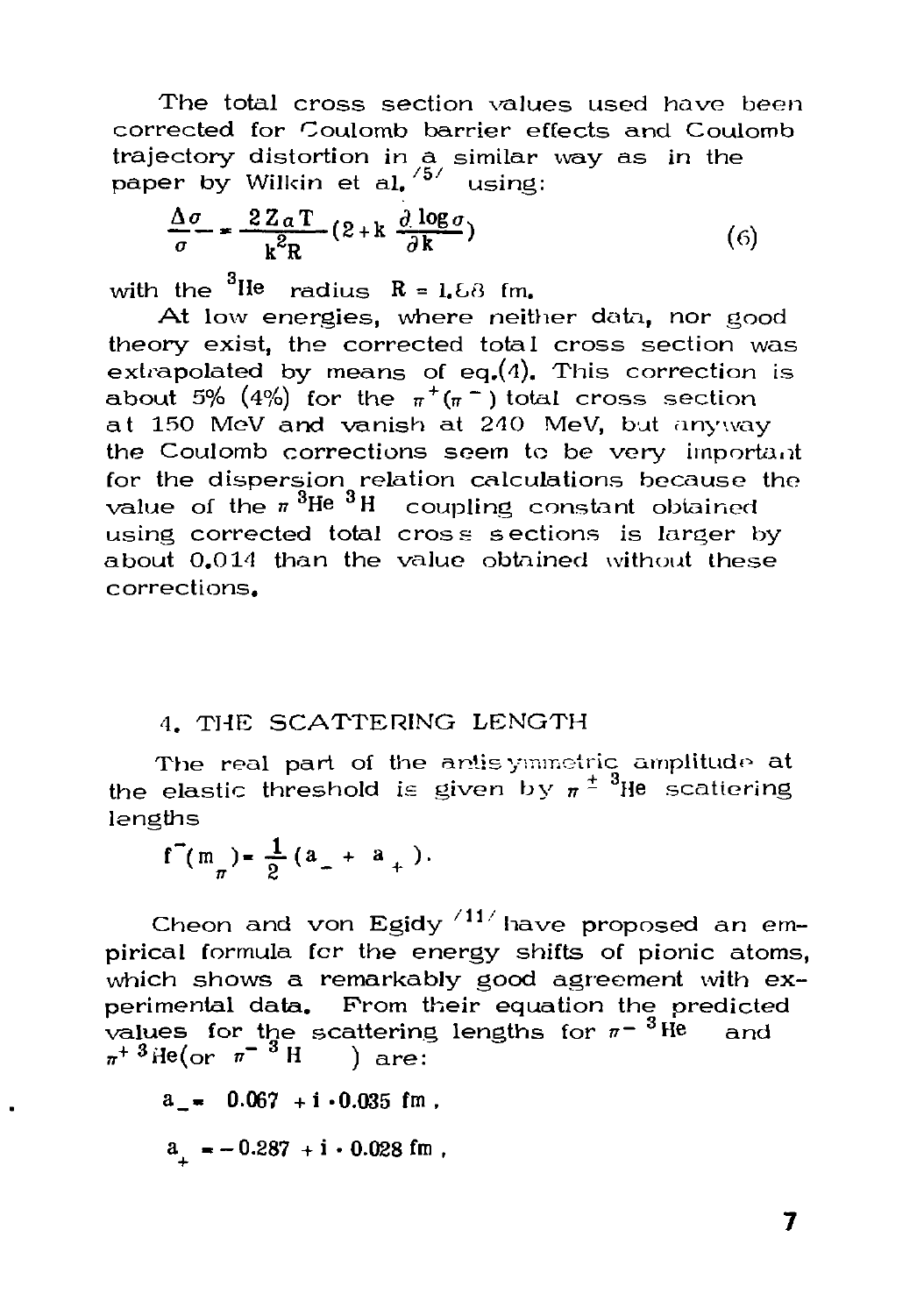

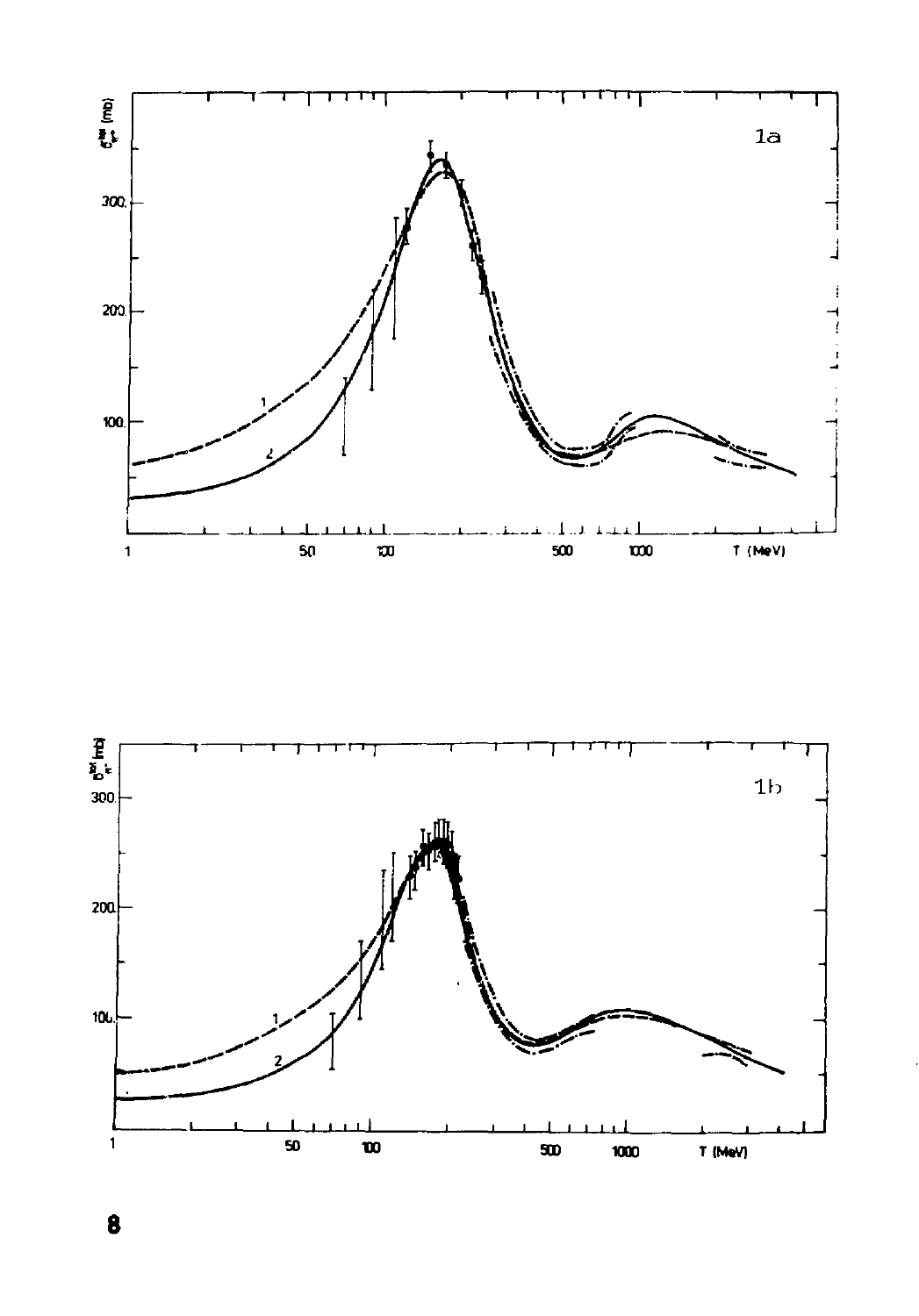and thus

$$
f^{-}(m_{\pi}) = 0.177 + i \cdot 0.0035 fm
$$
 (7)

seems to be a realistic value for the antisymmetric amplitude at the elastic threshold.

The formula for the pion-nucleus scattering lengths frequently used in dispersion calculations derived from the pion-nucleon scattering lengths is:

$$
f_{\pm}(m_{\pi}) = (Za_{\pi^{\pm}p} + Na_{\pi^{\pm}n} \quad ). \tag{8a}
$$

and thus

$$
f^{-}(m_{\pi}) = \frac{1}{3}(a_1 - a_3) + i \cdot 0.
$$
 (8b)

where  $a_{1}$  and  $a_{3}$  are the pion-nucleon scattering lengths for isospin states  $T=1/2$  and  $T=3/2$  .respectively.

Squier et al.  $3\%$  have fitted the values at pionnucleus scattering lenath by the least squares method (with eq.8a) to obtain the best values for  $a_1$  and  $a_2$ (for eq.8b). The antisymmetric amplitude at  $\omega = m_{\pi}$ is then given by the unique value (independent of nuclei)

$$
f^{\text{T}}(m_{\pi}) \star 0.068 + i \cdot 0. fm
$$
 (9)

 $\int \frac{F(g. 1 \cdot g \cdot \text{Total cross section for } n^{+3} \text{He (Fig. 1a)}}{\text{and for } n^{-3} \text{He (Fig. 1b) scattering. Curves 1 and 2}}$ correspond to the  $\bar{[}3/4\,$   $|F^{1/2}\>$  and  $\bar{[}3/4\,$   $F^{3/2}\>$  approximants, respectively, (see eq. (4) ). The dashed-dotted line represents the error corridor from the Glauber calculations c.nd vertical error bars represent the limits for the total cross section from the optical model calculations. Experimental points are taken from Spencer,  $Jr_{\star}$ ,  $/8/$ .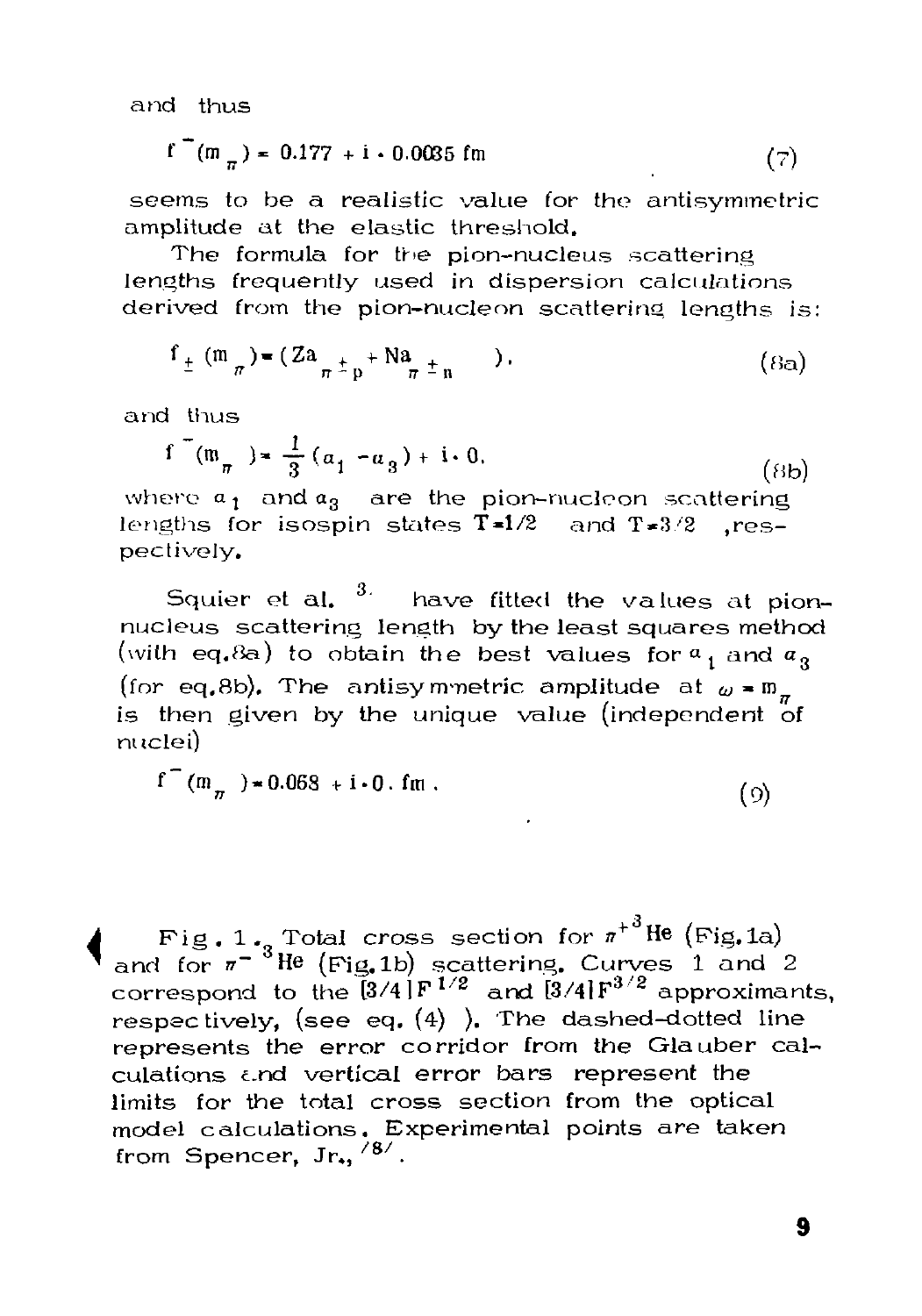Using eqs. (8) and the value of  $a_1$  and  $a_3$  from free pion-nucleus scattering, the value of the antisymmetric amplitude at the elastic threshold is

$$
f^{\text{m}}(m_{\pi}) = 0.097 + i \cdot 0. \text{fm} \tag{10}
$$

#### 5. THE UNPHYSICAL AND ASYMPTOTIC **REGIONS**

For the unphysical region we have extrapolated the imaginary part of the forward scattering amplitude using eq.(4) for  $T < 0$ . Figure 2 shows the energy behaviour of  $\text{Im} f(\omega)$  (for  $\pi^{+3}$ lle) in the unphysical region from eq. (4) and  $n = 0.1$  and 3 The contribution of the principal value integral (eq.3) from this energy interval to the coupling constant is 0.017, larger than it had been expected for other nuclei  $(0.01)$  and the uncertainty in due  $73\mu$ <sup>3</sup> u to different extrapolation at  $T < 0$  is 0.012. The imaginary part of the forward scattering amplitude crosses the axis at  $T = 420 - 450$  MeV (see Figure 3) and goes to zero for high energy. The contribution to the coupling constant from the asymptotic region (from the  $T > 2500$  MeV region) is smaller than  $0.0005$ and thus is sufficient to take the upper limit of the integral in eq. (3) at  $T \sim 3000$  MeV.

#### 6. RESULTS AND COMMENTS

The first term from eq.  $(3)$  the real part of the forward antisymmetric amplitude at  $\omega = m_{\pi}$  contributes about 50% from the value of  $f^2_{\pi} s_{\text{He}} s_{\text{H}}$  . The values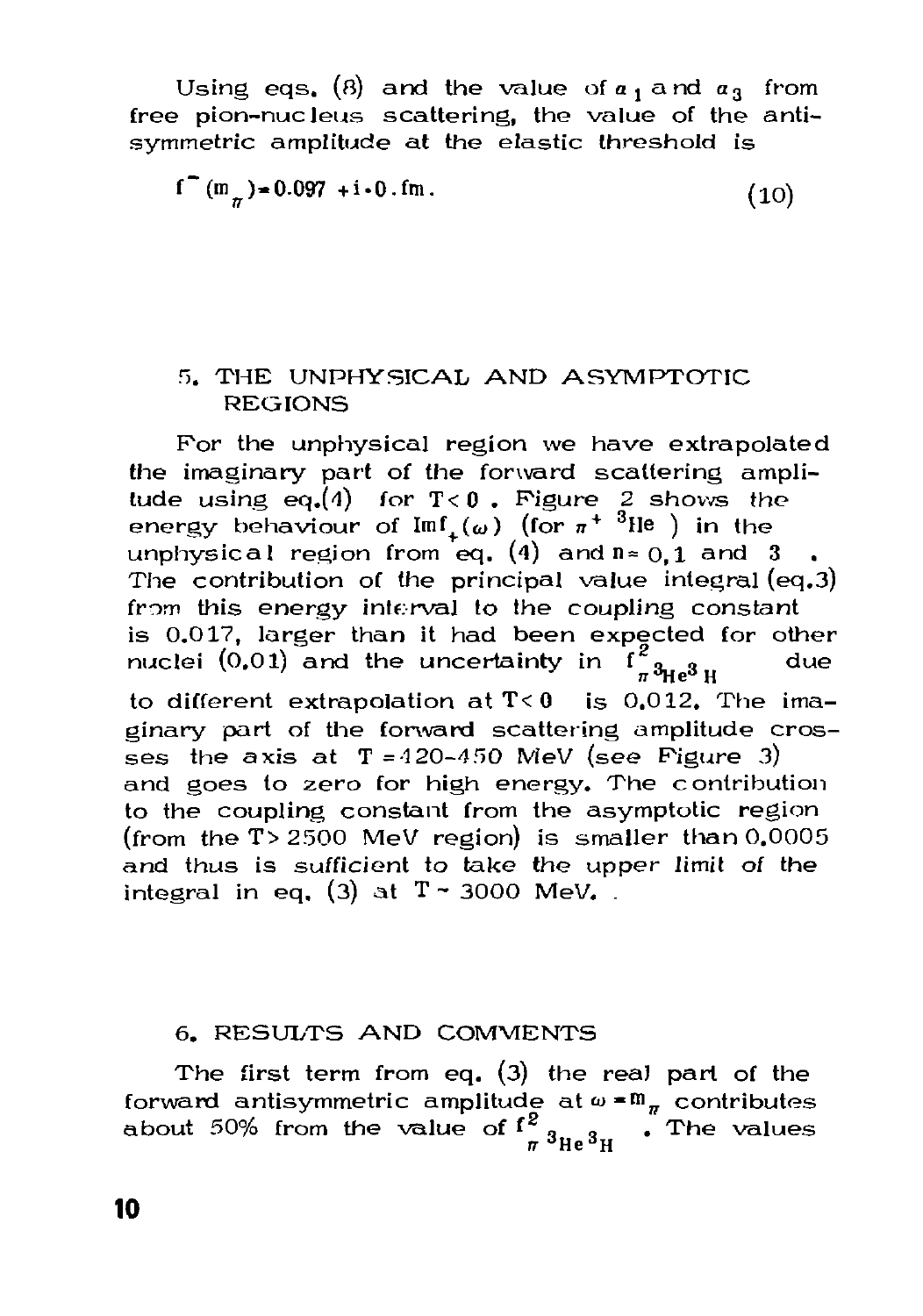

Fig. 2. The imaginary part of the forward  $\pi^{+3}$ He scattering amplitude in the physical region from the extrapolation of eq.(4) with  $n=0,1$  and  $3$  - curves 1.2 and 3. respectively.

obtained for  $\pi^3$ He<sup>3</sup>H coupling constant using the Coulomb corrected total cross sections, eq.(4) with  $n = 3$  for different values of  $Ref^-(m)$  are given in Table II.

Table II

| Re f <sup>-1</sup> (m $_{\pi}$ )<br>(fm) |                                                  | $^{2}$<br>$\pi~^3$ He $^3$ H |  |
|------------------------------------------|--------------------------------------------------|------------------------------|--|
| 0.068                                    | رو ،                                             | 0.079                        |  |
| 0.097                                    | eq. $\frac{97}{9}$<br>eq. $\frac{10}{7}$<br>'10' | 0.089                        |  |
| 0.177                                    |                                                  | 0.118                        |  |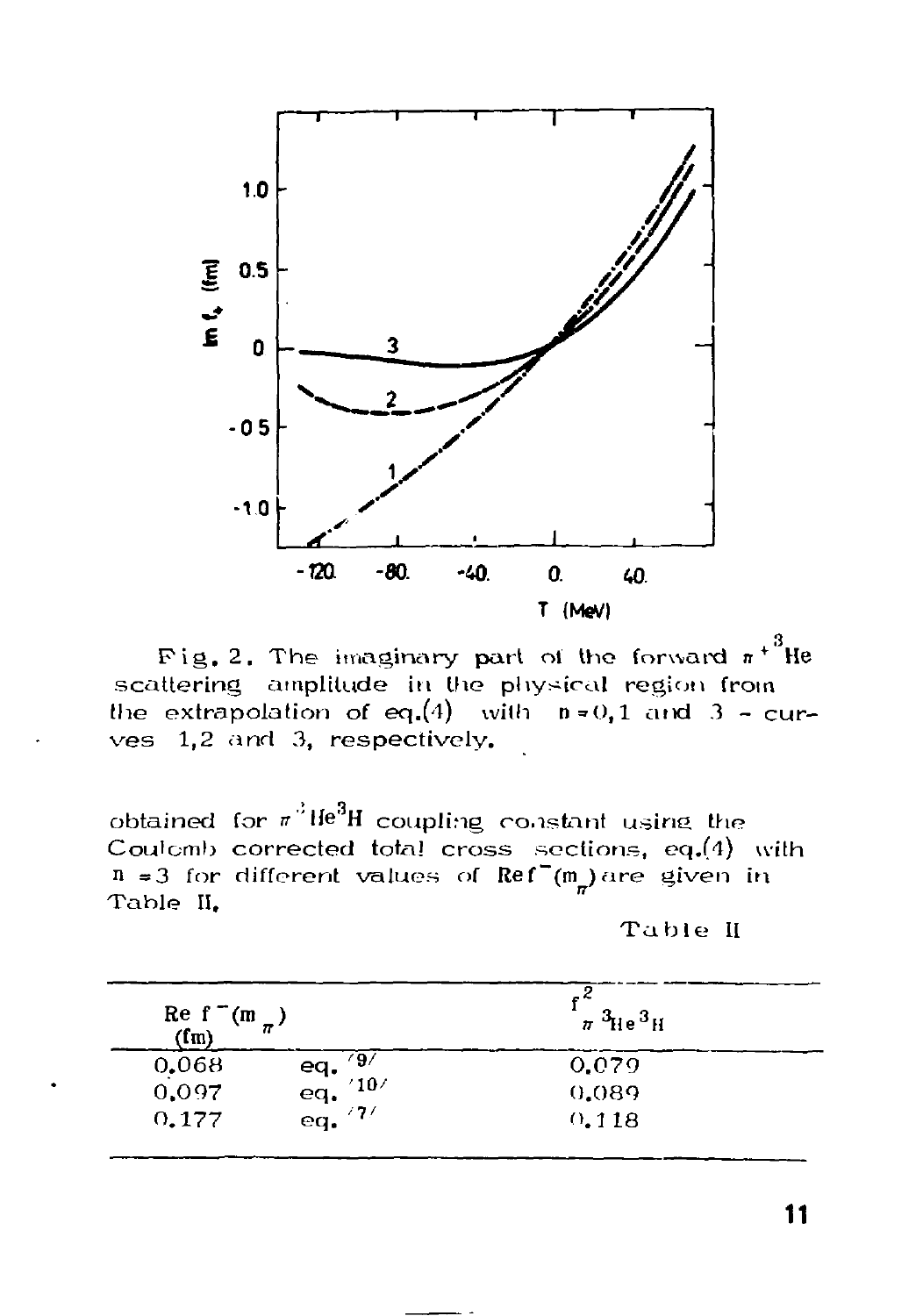

Fig. 3. The imaginary part of the antisymmetric scattering amplitude as a function of kinetic laboratory energy:

| Approximant                           | Curve number           |   |                           |
|---------------------------------------|------------------------|---|---------------------------|
| $\left[\frac{3}{4}\right]$ F $^{1/2}$ |                        |   | 3                         |
| $\left[\frac{3}{4}\right]$ F $^{3/2}$ |                        | 2 |                           |
|                                       | Coulomb<br>corrections |   | No Coulumb<br>corrections |

Spencer, Jr.,  $/8/$  obtained  $f^2_{\pi}$   $^3\text{He}^3\text{H}$  $= 0.07 \pm 0.012$ by using the dispersion relation method and Re f  $(m_{\pi}) = 0.068$  fm (eq.9) including a contribution of 0.01 from the unphysical region.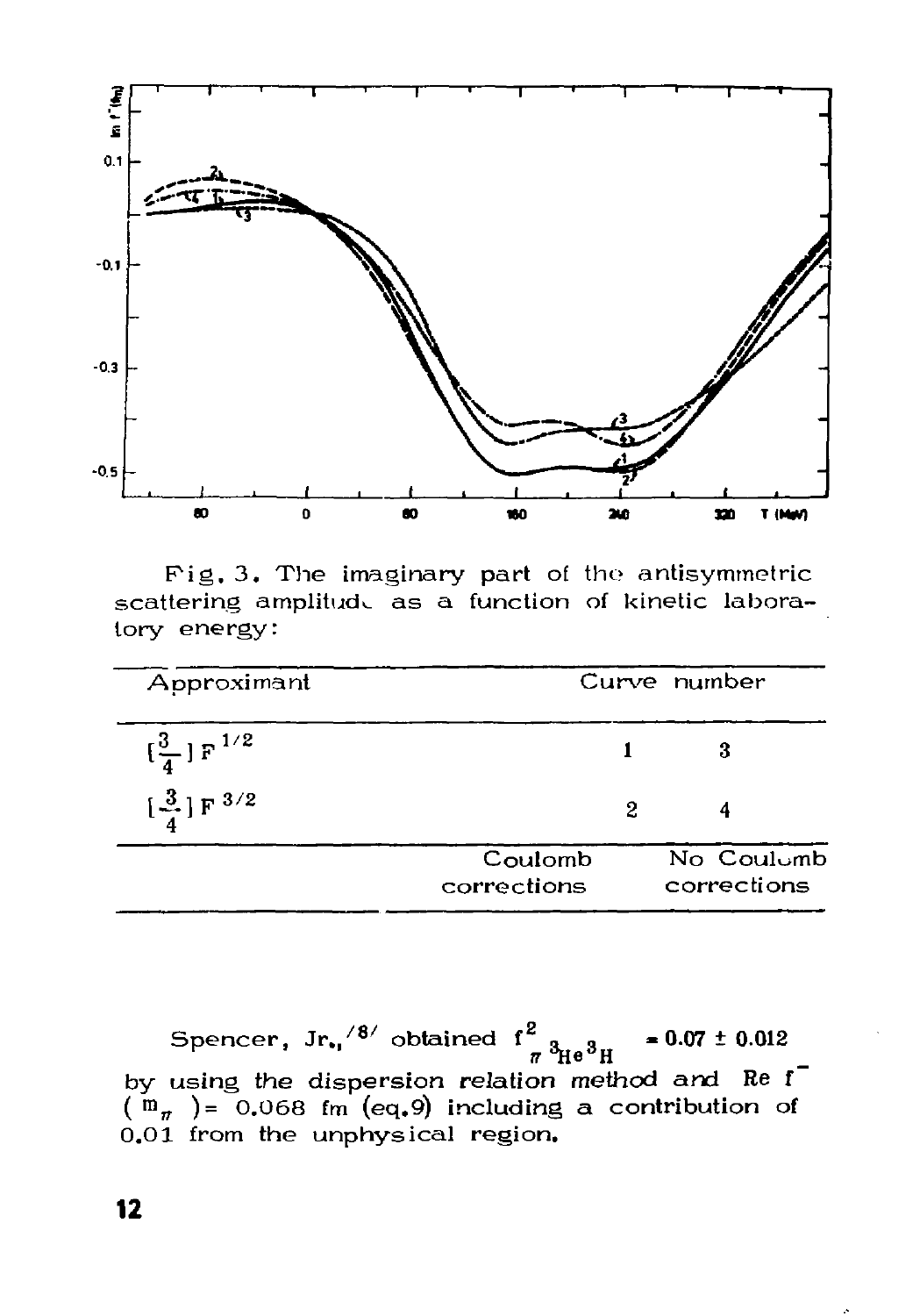

Fig.4. The real part of the antisymmetric scattering amplitude as a function of the kinetic laboratory energy for  $f_{\pi 3_{\text{He}}3_{\text{H}}}^2$  $= 0., 0.08$  and 0.16 - curves 1.2 and 3, respectively, with (solid lines) and without (broken lines) Coulomb corrections.

Cur recommended value for  $\int_{\pi}^{2} 3_{\text{H}_e} 3_{\text{H}_e}$ obtained by the best fit to the experimental data by  $eq.(4)$ with  $n = 3$ , with Coulomb corrections to the total cross sections and realistic scattering lengths. given by eq. $(7)$  is follows:

 $f_{\pi}^{2}$  3<sub>He</sub> 3<sub>H</sub>  $\approx$  0.12  $\pm$  0.01,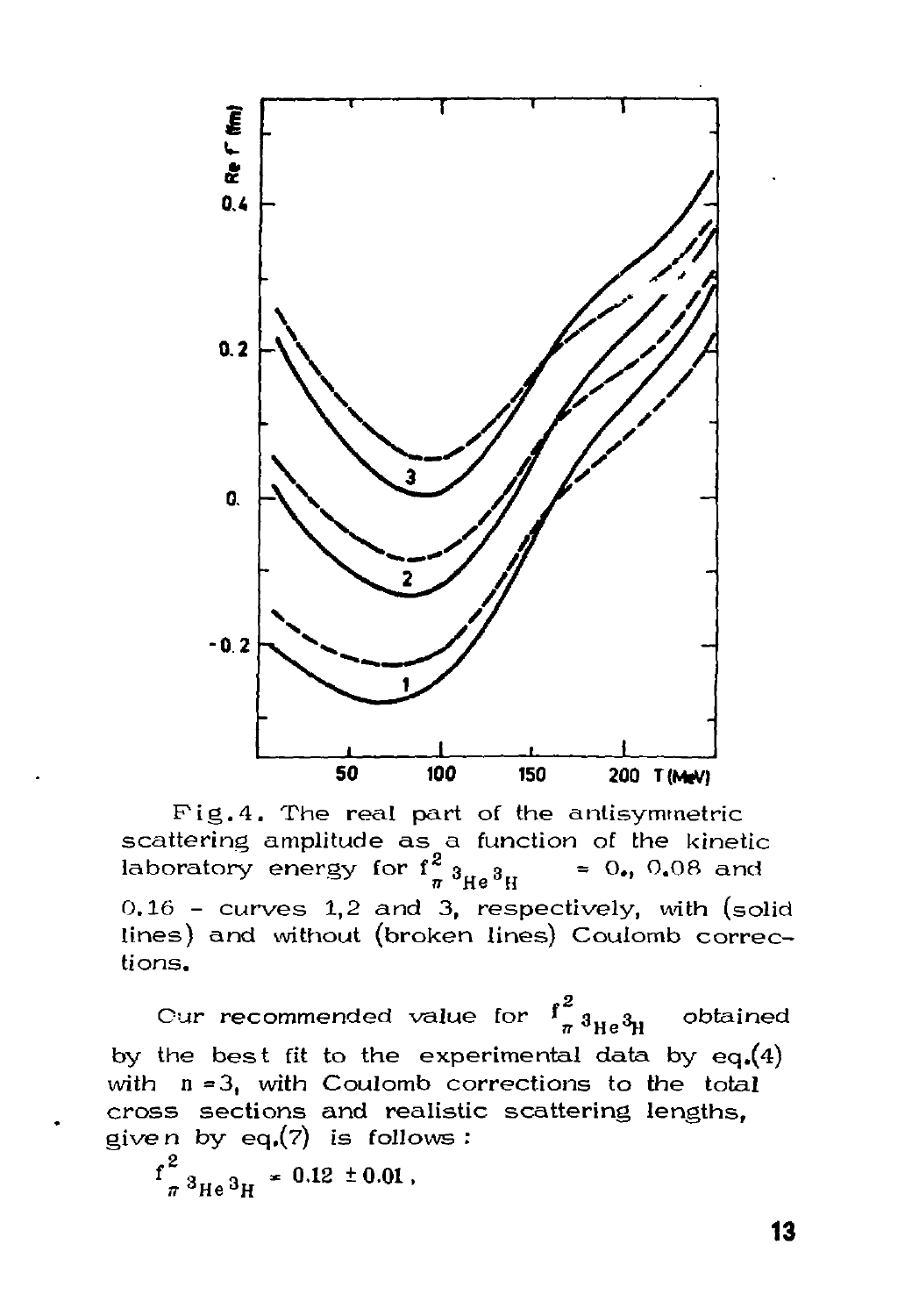which is in good agreement with our previous determination (R,Mach and F,Nichitiu  $\langle\, ^{77}$   $\rangle$  : f  $_\pi^2$   $_{\rm He}$   $_{\rm 3H}$   $_{\rm H}$  $= 0.101 \pm 0.018$ . This value shows that the shadow- $\frac{1}{2}$  **ind effect discussed by Squier at al.**  $\frac{1}{3}$  seems to not work for the case of the  $3$ He nucleus.

The uncertainty in the coupling constant value due to the uncertainty in the scattering length can be removed by future experiments for  $\pi^{\pm}$ <sup>3</sup>He for ward elastic scattering. The sensibility of Re f<sup>2</sup> ( $\omega$ ) for  $f^2$ <sub>n<sup>3</sup>He<sup>3</sup> H determinations is given in Figure 4, wh</sub> determinations is given in Figure 4, where  $\text{Re} \int_{-\infty}^{\infty}$ is plotted against energy for  $\mathrm{f}_{\pi^3\mathrm{He}^3\mathrm{H}}^2$  $\cdot$  0.08 and 0.16, respectively, with and without  $\cdot$ Coulomb corrections for the total cross sections. The best region for such experiments seems to be at low energy, but the uncertainty due to Coulomb corrections still exists, or at 160 MeV, where Coulomb corrections are very small. complete still exists, or at 160 MeV, the 160 MeV, in the Country Country of the Country of Since Country of the Country of Country of The Country of The Country of The Country of The Country of The Country of The Country

## ACKNOWLEDGEWENTS ACKNOWLEDGEMENTS

We are indebted to Prof. Yu.A Shcherbakov, Dr. R.Mach and Dr.D.B. Ion for valuable discussions. We would also like to thank Dr.C.B.Spencer, Jr., for sending us his Ph.D.Thesis.

REFERENCES

- 1. Ericson T.E.O. Locher M.P. Nucl.Phys., 1970, A148, 1.
- 2. Locher M.P. Lectures given at the Nordic Intermediate Energy Physics Seminar, Oct., 1975, Copenhagen,
- 3. Squier G.T.A. et al. Phys.Rev.Lett., 1973,31,389.
- *A.* Osland P. Nucl.Phys., 1973, B56, 308.
- 5. Wilkin C. et al. Nucl.Phys., 1973, B62.61.
- 6. Kopeliovich B.Z. Yadern Phys., 1973, 18,1157.
- 7. Mach R., Nichitiu F., Rev.Roumaine de Phys., 1976, 21, 633.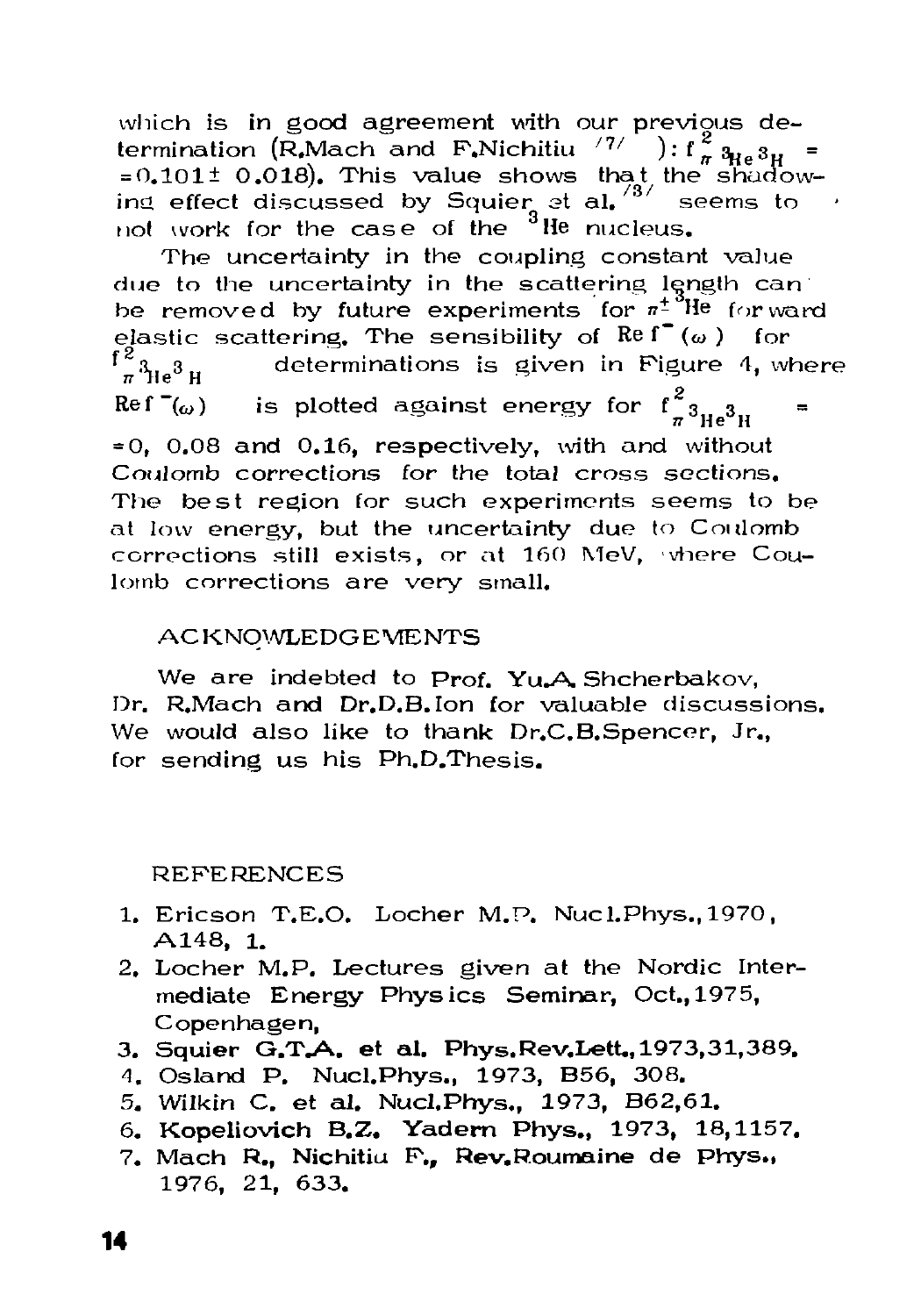- 8. Spencer C.B., Jr. Ph.D.Thesis, College of William and Mary (unpublished) 1974.
- 9. Mach R., Sapozhnikov M.G., Shcherbakov Yu.A. IINR E4-9579, Dubna, 1976; Czech. Journ.Phys., 1976, B26, 1248.
- 10. Mach R., Nichitiu F., Shcherbakov Yu,A. Phys.Lett., 1974, B53, 133.
- 11. Cheon Il-Tong, *von* Egidy T. Nucl.Phys., 1974, A234, 401.

Received by Publishing Department on November 10, 1977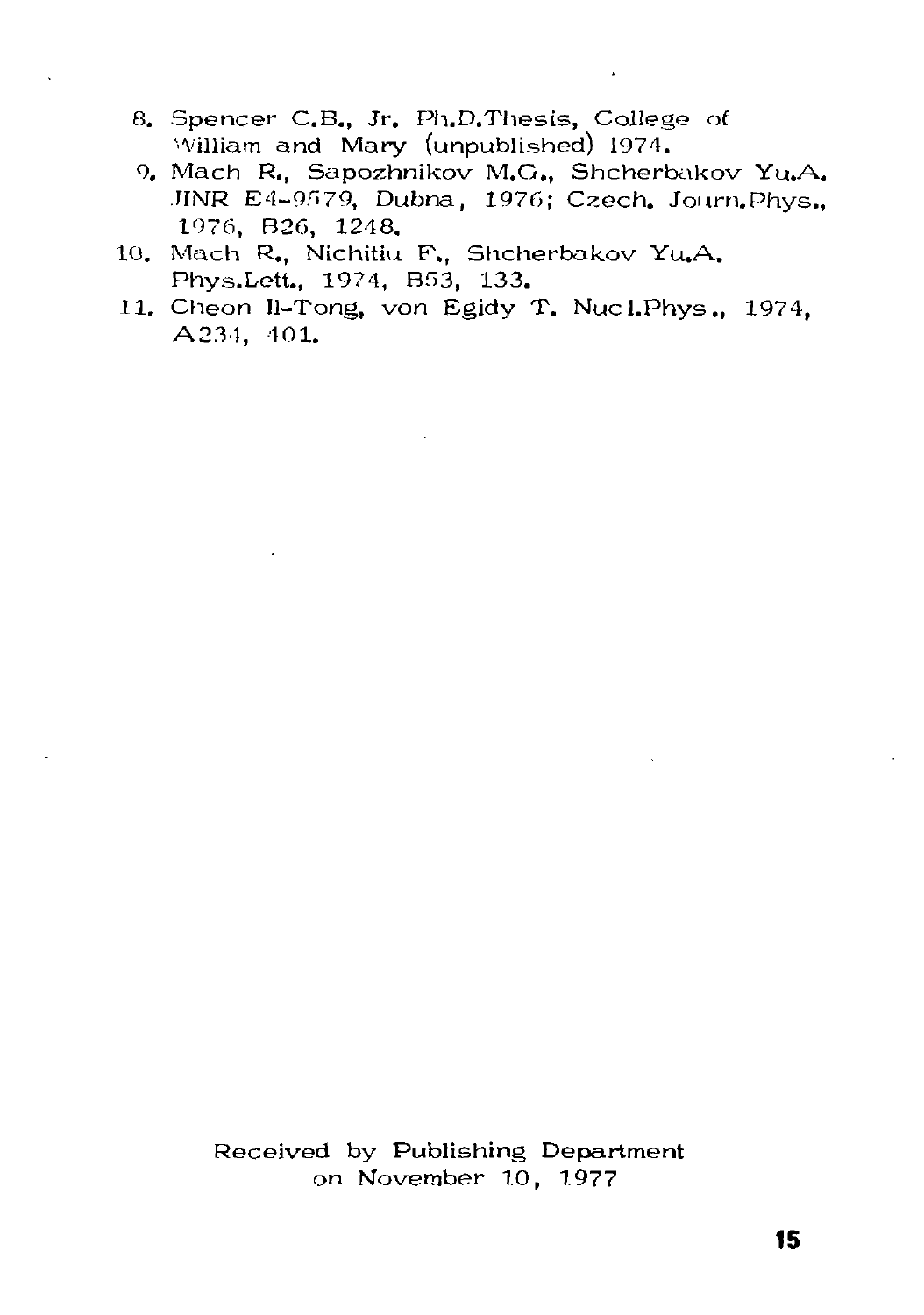# **SUBJECT CATEGORIES**

# **OF THE JINR PUBLICATIONS**

| Index | Subject                                                      |
|-------|--------------------------------------------------------------|
| ı.    | High energy experimental physics                             |
| 2.    | High energy theoretical physics                              |
| 3.    | Low energy experimental physics                              |
| 4.    | Low energy theoretical physics                               |
| 5.    | <b>Mathematics</b>                                           |
| 6.    | Nuclear spectroscopy and radiochemistry                      |
| 7.    | Heavy ion physics                                            |
| 8.    | Cryogenics                                                   |
| 9.    | Accelerators                                                 |
| 10.   | Automatization of data processing                            |
| 11.   | Computing mathematics and technique                          |
| 12.   | Chemistry                                                    |
| 13.   | Experimental techniques and methods                          |
| 14.   | Solid state physics. Liquids                                 |
| 15.   | Experimental physics of nuclear reactions<br>at low energies |
| 16.   | Health physics. Shieldings                                   |
| 17.   | Theory of condensed matter                                   |
|       |                                                              |